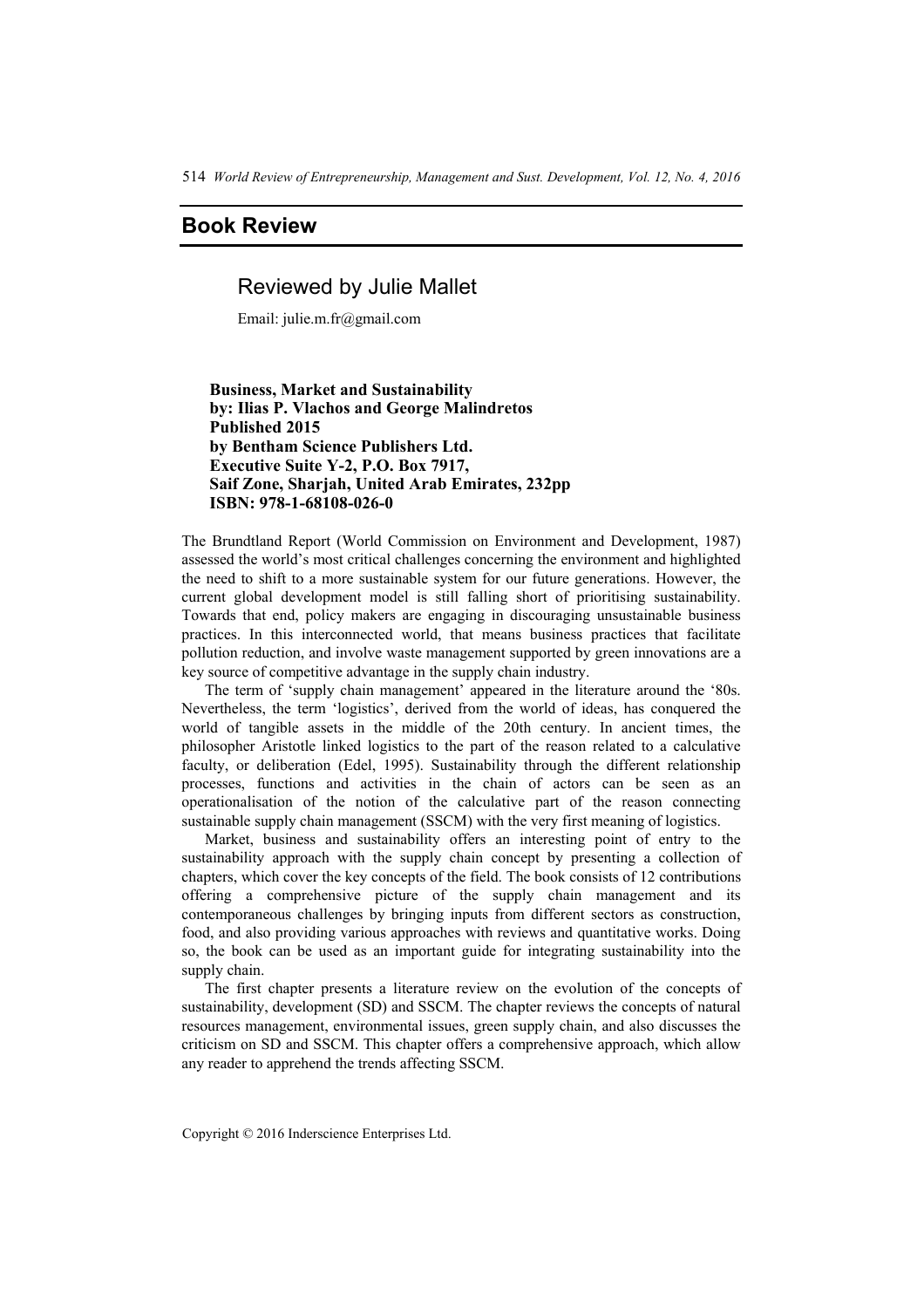### *Book Review* 515

The second chapter presents a lean application within the construction sector. Looking at two major projects from a leading company in Hong Kong, it emphasises the importance of the implementation framework in the construction supply chain consisting of the common determinant of lean manufacturing principles. The chapter also highlights managerial implications allowed by building information modelling (BIM) technology in prefabrication and modularisation in the supply chain focusing on the improvement in wastes analysis and sustainability.

Facing growing contemporary metropolises, 'city logistics' has become an important matter calling for an integrated approach. The third chapter helps understand the management of goods and wastes from the city's unit of analysis and also provides a study of applied city logistics solution for goods with example from around the world as Germany, Japan, Holland, Austria or Sweden. The chapter provides an interesting panorama of the different solutions applied and brings out important points about municipal solid waste transport issue and proposing a taxonomy of the different city logistics models.

Based on a conjoint cluster analysis, the fourth chapter explores consumption behaviour and attitudes towards sustainable pork production and consumption. The results raise interesting controversy regarding past surveys, concerning sustainability issues in food production reported very high. The study points to the subjectivity in consumers' expectations toward pork quality and healthiness and weak relationship between consumer attitudes and behaviour. The study presents various avenues for futures research as in other context or using other profiles of respondents.

The following chapters investigate concepts associated to food supply chain. The fifth chapter presents the specifics of food supply chain networks and the articulation of the different chain business processes. Beyond traditional key performance indicators, it also explores supply chain strategies to improve food quality. This part ends on a focus on closed loop supply chain principles and discusses the articulation of the different objectives emanating from the logistic network.

The sixth chapter presents the concept of reverse logistics and discusses its implementation barriers, reverse logistics in food supply chain with examples from different companies and also presents a panel of solutions for wastes processing and tracing techniques for reverse chains. This chapter is very useful for academic or practitioners who whish to engage in the reverse logistics literature and processes.

The seventh chapter looks at sustainable procurement from a customer perspective. After a literature review on the evolution and strategies tied to sustainable procurement, the authors of this chapter propose a four levels model where sustainability and innovation supplement the traditional layers of market and quality levels. Thus, this chapter proposes an interesting approach to value creation processes in sustainable procurement, which open the way for future research to enhance the model proposed.

Food industry often goes hand in hand with intensive resources use. In doing so, European agro-food chains experience pressures toward more resources efficient processes. The eighth chapter deals with the key trends affecting agro-food supply chains and explores future research opportunities all along the supply chain processes by looking at resource efficiency in its different phases. The writers explore key indicators which could provides new datasets and highlight the shift from sustainability to resource efficiency which is presented as a more mature step of the supply chain management assessing the resource impact of products.